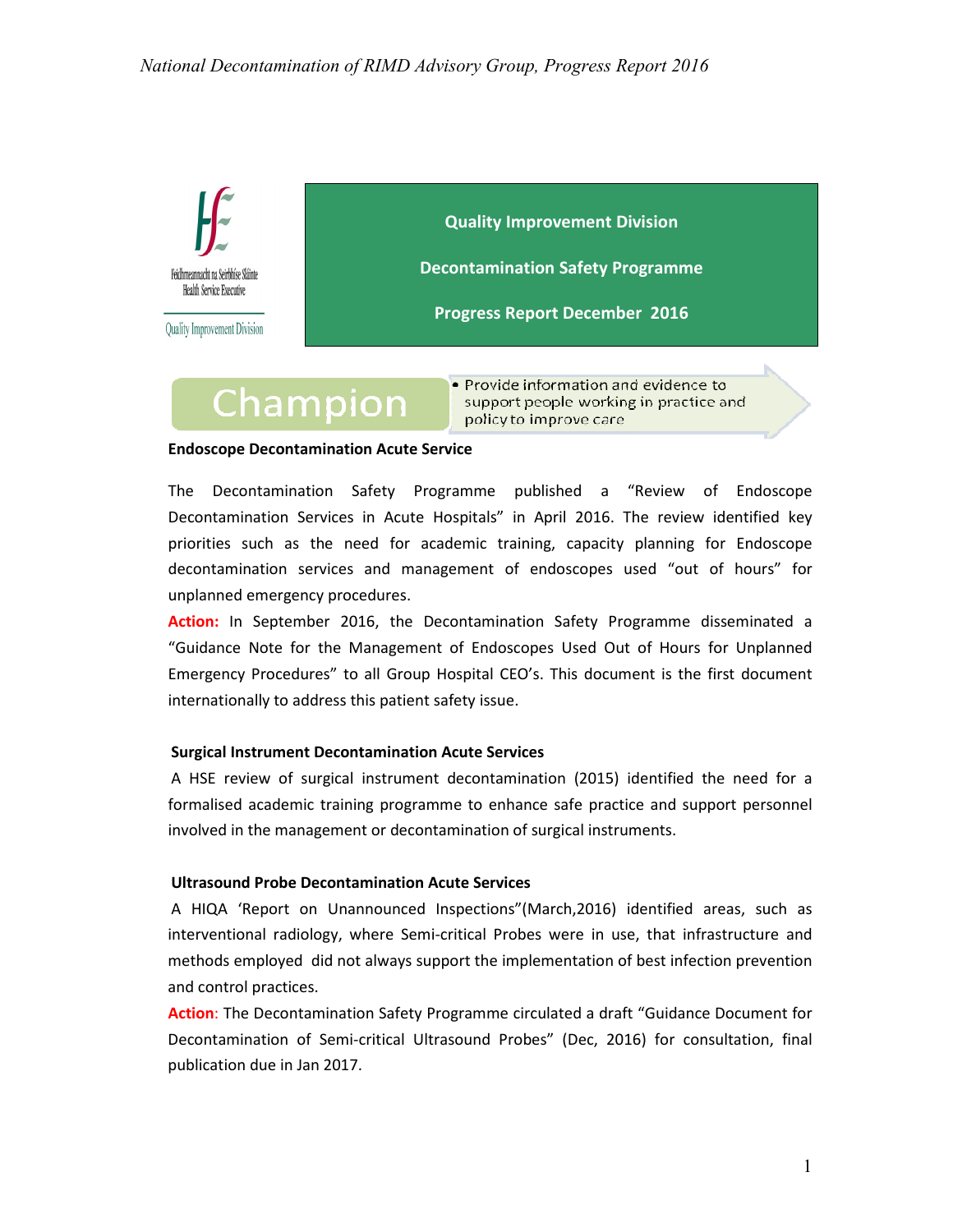#### **Transport of Used Medical Devices Acute and Primary Care**

A review of the European Agreement Concerning the International Carriage of Dangerous Goods by Road 2015 (ADR, 2015), identified issues with the availability of packaging in Ireland meeting with the requirements specified in the ADR, for transport of uncleaned RIMDs.

**Action**: The Decontamination Safety Programme in collaboration with the Competent Authority and the HSE HR Directorate have developed a guidance document to support safe transport of uncleaned RIMDs in Acute and Primary Care due for dissemination late Dec 2016.

#### **Loaning and Borrowing Acute Services**

The HSE Decontamination Safety Programme supported the update of the Voluntary Healthcare Agencies Risk Management Forum, "Medical Device Loaning, Borrowing and Trialing" Document which has been adopted in its entirety by HSE. Action: The updated version was disseminated Dec 10<sup>th</sup> 2016.

#### **Primary Care Decontamination**

The Decontamination Safety Programme's involvement in the Royal College of Physicians Minor Surgery in Primary Care Research Project (May 2016), identified the need to provide guidance to support all personnel involved in the decontamination of reusable invasive medical devices across the Primary Care Service including GP, Podiatry and Dental Practice . **Action:** The Decontamination Safety Programme published "Guidance for the Application of Standards and Recommended Practices for Local Decontamination Units in Primary Care GP, Podiatry and Dental Practice" (Dec 2016).

**Action:** The Decontamination Safety Programme worked on the development of an educational video with Dublin Dental University Hospital Trinity. This video provides a valuable resource to Primary Care Services and identifies best practice in the design, flow and layout of a Primary Care LDU incorporating best decontamination practices.

#### **Health Information Quality Authority**

In August 2016 the QID Decontamination Safety Programme met with HIQA who confirmed that there is an intention to develop a specific Endoscope decontamination monitoring Programme with guidance circulated by HIQA to healthcare providers in advance of the monitoring process, early 2017. It is expected that this Programme will include surgical instrument decontamination in 2018.

The QID Decontamination Safety Programme participates on the HIQA Advisory Group for Prevention and Control of Healthcare Associated Infection in Acute and Primary Care.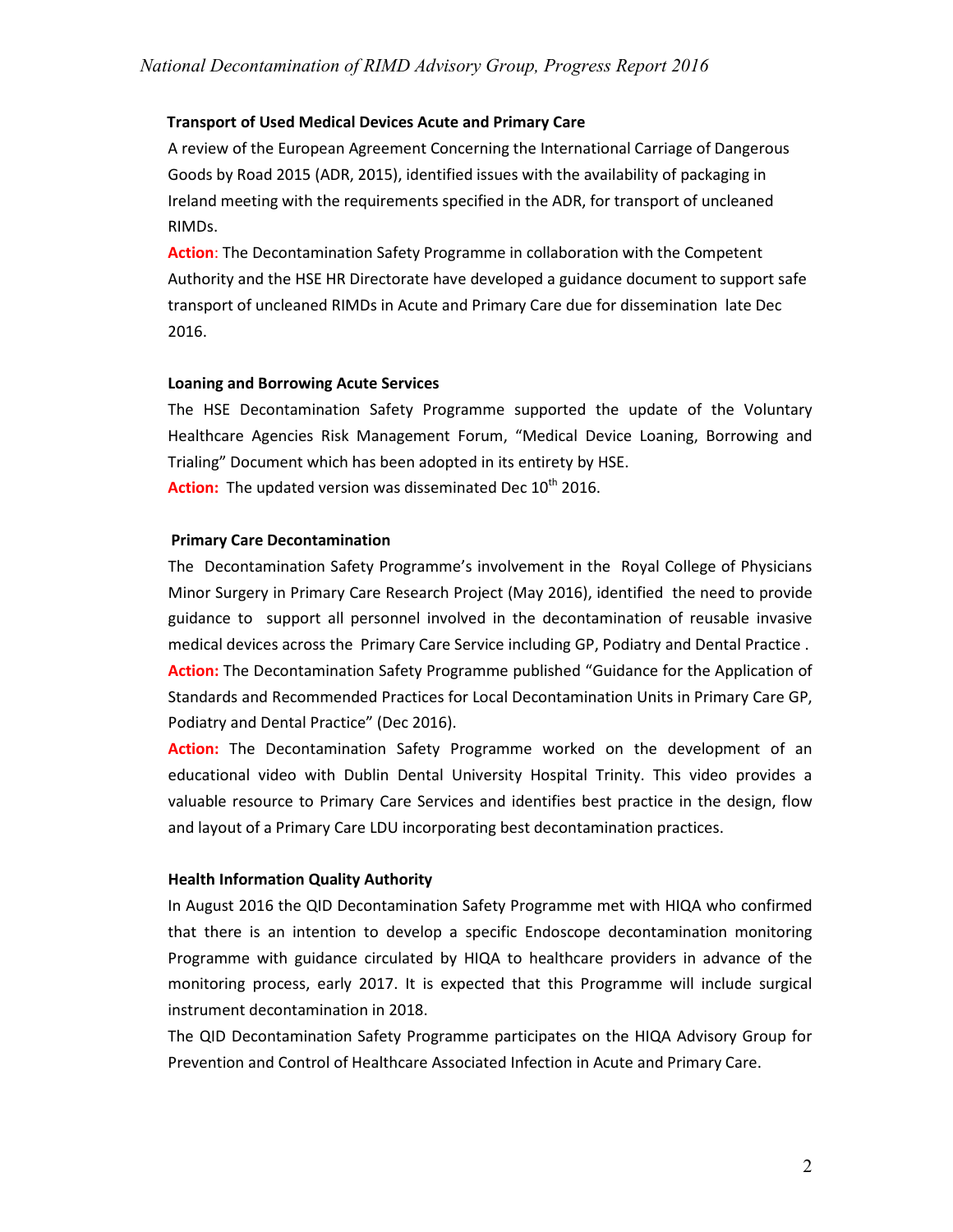### **Educate**

. Build capacity for leadership and quality improvement through training programmes and education events.

#### **Access to Standards**

Medical device decontamination is a highly regulated area with over 50 International and European Standards governing safe practice. Access to these standards supports safe decontamination practice, develops capability and minimises the risk of healthcare associated infection.

**Action:** In April 2016 the Decontamination Safety Programme in partnership with the National Director of Acute Services Dr Liam Woods, provided all HSE hospitals with online access to 50 European Standards applicable to medical device management and medical device decontamination. This is the first National Healthcare project of its kind in Europe, providing savings of €500,000 for procurement of ISO and EN Standards across the HSE.

#### **Sharing Learning**

**Action:** The Quality Improvement Division's Decontamination Safety Programme utilise the Medical Device e alert system to disseminate and share learning from decontamination incidents (National and international) to service providers to minimise risk of reoccurrence and improve quality of service delivery. The mode of delivery of learning from decontamination incidents is unique to Ireland.

#### **Academic Programmes**

**Action:** In partnership with IT Tallaght and Industry, the Quality Improvement Division's Decontamination Safety Programme supported the development of a blended learning Level 6 Minor Award in Endoscope and in Surgical Instrument Decontamination (Sept 2016). In total the QID have funded 45 students, with a further 45 students funded by their local hospital. As part of the academic Programme all students must identify and implement one quality improvement initiative in their organisation and share learning with their colleagues.

**Note** : both the Endoscope and Surgical Instrument Minor awards will continue to run indefinitely, with the next intake of students planned for Sept 2017. Local hospital funding must be requested.

The HSE recognise this Programme as a baseline academic qualification with defined learning outcomes and competencies for all those involved in the decontamination of reusable invasive medical devices.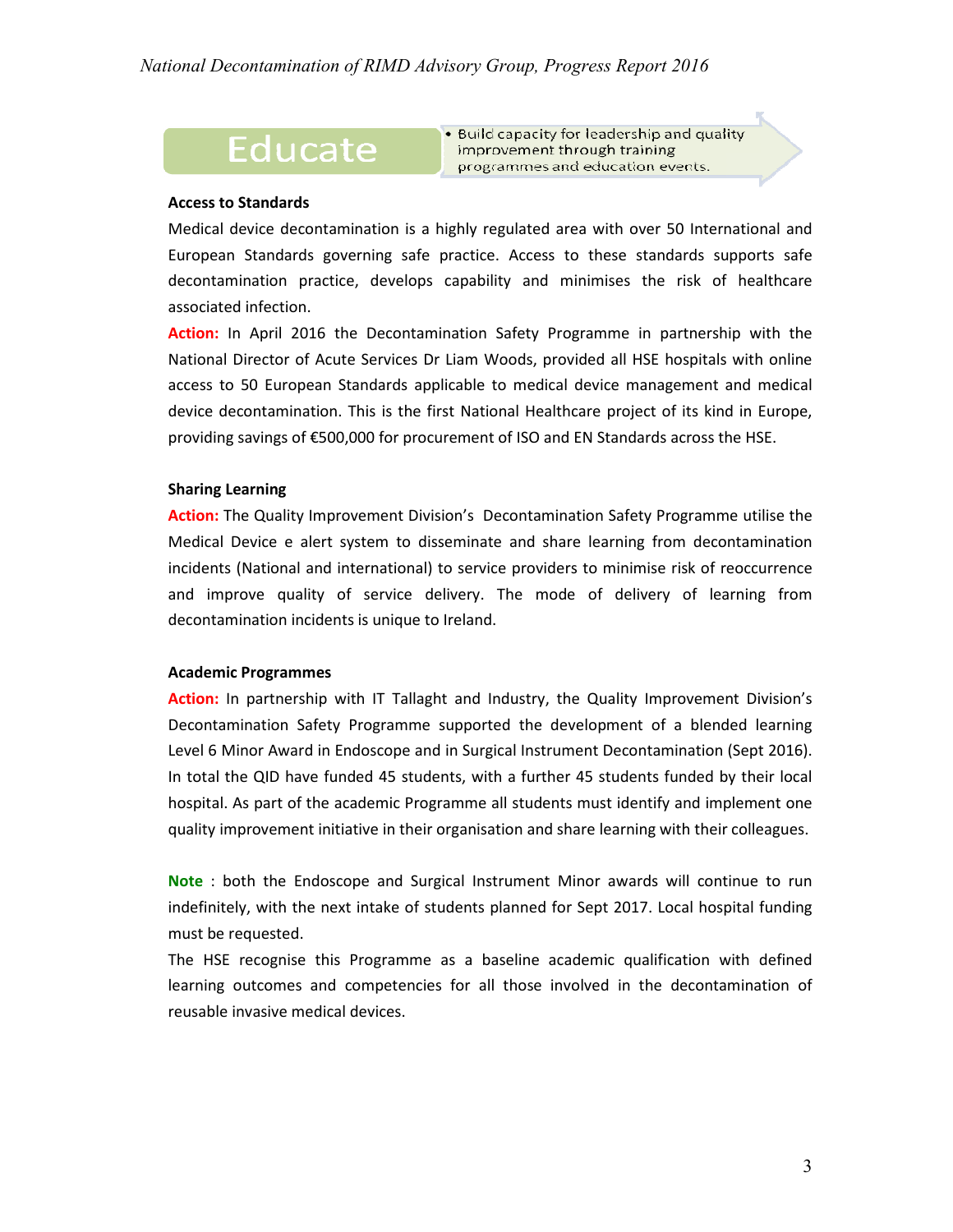#### **Education Days**

**Action:** The Decontamination Safety Programme supports the invaluable medical device training days provided by our Industry Partners. The QID share learning and provide insight and support to frontline personnel who are driving quality improvement in decontamination practice. In 2016 the National Decontamination Quality Lead presented at manufacturer training days, HSE and IT Tallaght education days and conferences, meeting over 700 personnel who are involved in the management or frontline decontamination of medical devices.

# Partner

. work with people across the system patients, clinicians, managers, national bodies to inform and align improvement

The QID Decontamination Safety Programme is aligned to the Healthcare Associated Infection/AMR Safety Programme.

#### **The National Decontamination Advisory Group (NDAG)**

The NDAG and QID Decontamination Safety Programme partners include, stakeholders who participate in the decontamination standards review group, the Irish Decontamination Institute (IDI) , Institute of Healthcare and Estates Managers( IHEEM), Institute of Decontamination Science (IDSc) UK , Institute of Technology Tallaght, Industry Partners, Healthcare Products Regulatory Authority( HPRA), National Standards Authority of Ireland (NSAI), Irish Society of Endoscopy Nurses, Dental Inspectorate, Joint Advisory Group on GI Endoscopy (JAG) etc.

#### **Collaboration**

The collaboration between the QID, Medical Device Equipment Management Committee, Fingerprint Medical, the National Tracking and Trace Implementation Group and stakeholders has supported the national implementation of a unique electronic system to track the decontamination of RIMD and trace them to the patient on whom they are used. Project implementation commenced 2011, full roll out is expected by Dec 2017‐ Work in progress on schedule.

#### **National Procurement**

A National Procurement Portfolio for Decontamination equipment has been developed. A National Framework for procurement of equipment relating to decontamination of endoscopes has been launched with detailed specifications for each category of equipment, meeting EN and HSE Standards. Further specification development is underway. A total of € 1.3 million was allocated for the replacement of decontamination equipment, including 3 x Endoscope Washer Disinfectors, 6x Autoclaves, 2 xSSD Washer Disinfectors, 2x SSD Drying Cabinets and 2 xRO Plants.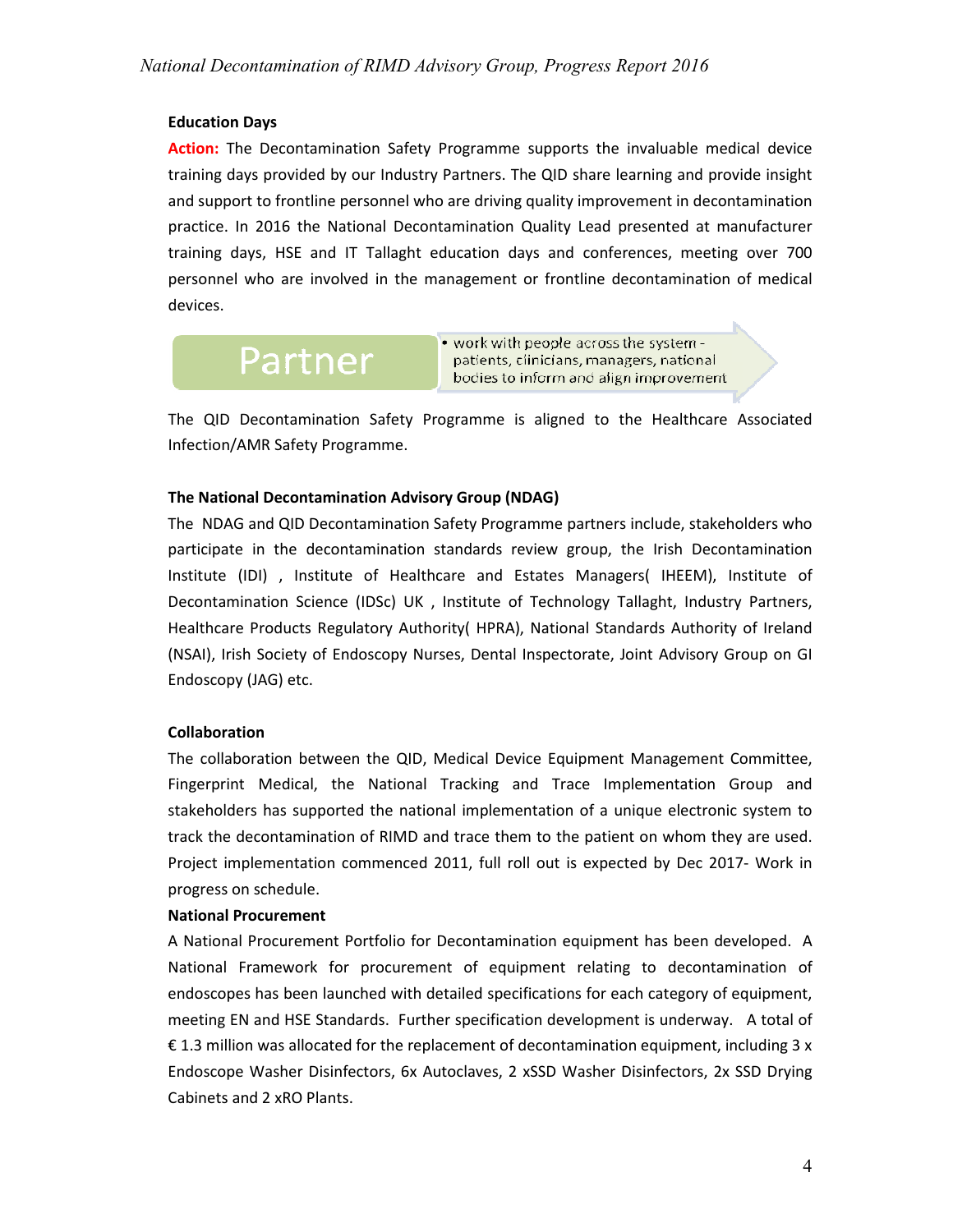## Demonstrate

· Share new ideas, test and develop ideas in practice and support the spread of sustainable solutions.

#### **ISO 13485:2016**

 International Standards Organisation Standard 13485:2016 is the standard used to indicate excellence in medical device manufacturing and decontamination. In 2009 the National Decontamination Lead, who was then the Lead for the Children's University Hospital Temple Street, implemented and became the first publicly funded Central Decontamination Unit in Ireland to achieve external certification by a Notified Body, to both ISO 13485 and to the Medical Device Directive.

**Action:** The National Decontamination Lead with kind agreement from the CEO of Temple Street Hospital, Ms Mona Baker, has taken the quality system and translated the system into the context of the Decontamination Unit in Our Lady's Hospital Navan. This test of change has taken 9 months of hard work and commitment by the Decontamination Unit Manager Ms. Dympna Fegan with Governance and Leadership Team support from the Group Hospital CEO and Navan Hospital GM. Final audit by the National Standards Authority of Ireland in Navan Hospital Decontamination Unit is planned Feb 2016.

**Action :** The proposal by the QID Decontamination Safety Programme is to develop a tool box to spread and support the implementation of sustainable quality management systems in decontamination units in Ireland taking into consideration the learning from each test site. .This is a unique project and is the first of its kind in healthcare in Europe.

#### **HSE Quality Improvement Division -Framework for Quality Improvement**

Across the Irish healthcare system there is strong commitment to improving the quality of care. Improving quality is everybody's business and to achieve real and sustained improvements we must find new and better ways to achieve the outcomes that we want. The Decontamination Safety Programme will use the 6 drivers for sustainable quality improvement to support implementation of best decontamination practice. These drivers include Governance for Quality, Leadership for Quality, Staff Engagement, Quality Improvement Methods and Measurement for Improvement